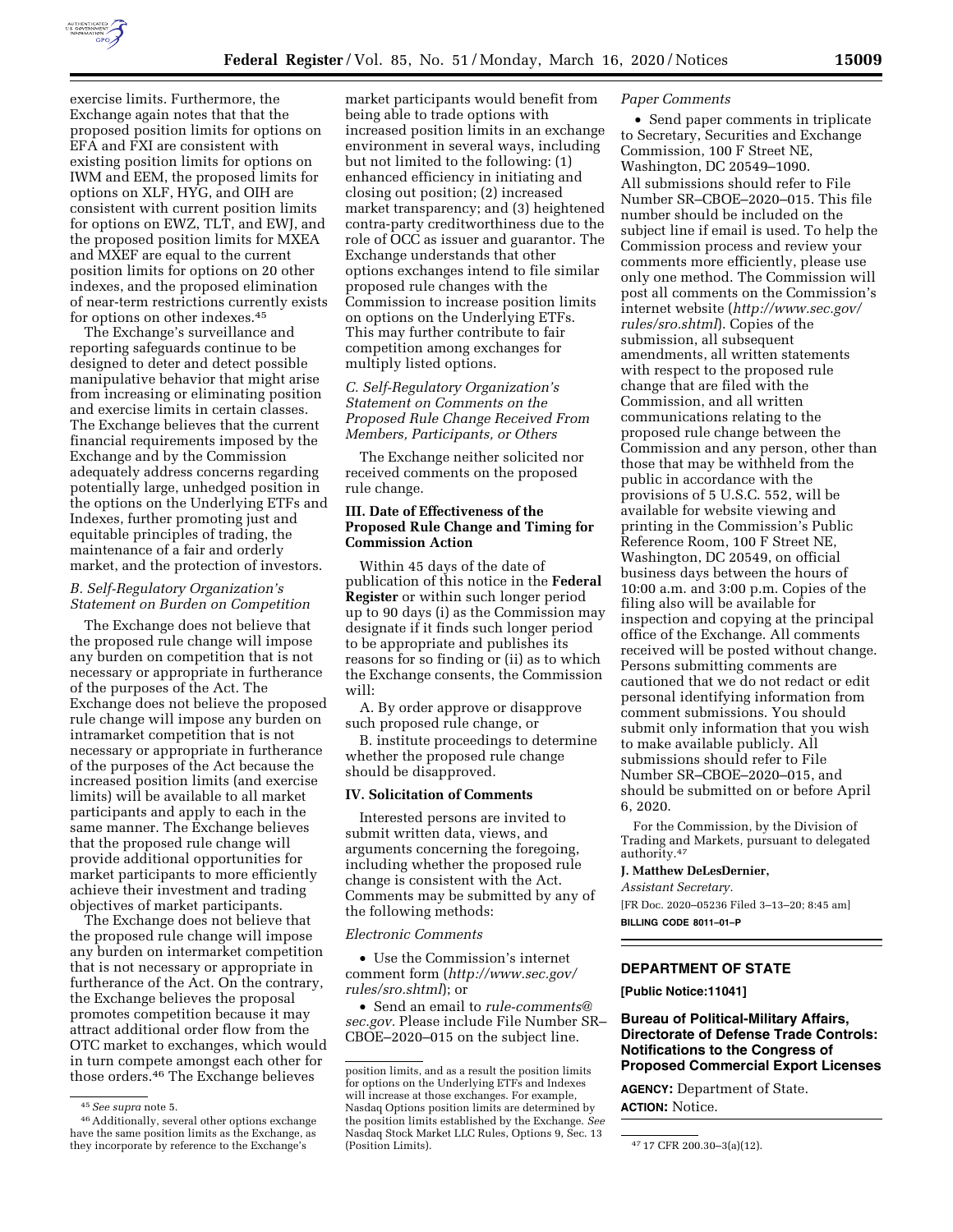**SUMMARY:** Notice is hereby given that the Department of State has forwarded the attached Notifications of Proposed Export Licenses to the Congress on the dates indicated on the attachments pursuant to and in compliance with the Arms Export Control Act.

**DATES:** These documents are effective as shown on each of the 25 letters.

**FOR FURTHER INFORMATION CONTACT:** Ms. Paula C. Harrison, Directorate of Defense Trade Controls, Department of State, telephone (202) 663–3310; email *[DDTCResponseTeam@state.gov.](mailto:DDTCResponseTeam@state.gov)* ATTN: Congressional Notification of Licenses. **SUPPLEMENTARY INFORMATION:** Section 36(f) of the Arms Export Control Act (22 U.S.C. 2776) mandates that notifications to the Congress pursuant to sections 36(c) and 36(d) must be published in the **Federal Register** when they are transmitted to Congress or as soon thereafter as practicable. Following are such notifications to the Congress:

Nov 26, 2019

The Honorable Nancy Pelosi, *Speaker of the House of Representatives.* 

Dear Madam Speaker:

Pursuant to Sections 36(c) and (d) of the Arms Export Control Act, please find enclosed a certification of a proposed license for the manufacture of significant military equipment abroad and the export of defense articles, including technical data, and defense services in the amount of \$1,000,000 or more.

The transaction contained in the attached certification involves the export of defense articles, including technical data, and defense services to the Philippines for the manufacture of 22 Magnum pistols.

The U.S. government is prepared to license the export of these items having taken into account political, military, economic, human rights, and arms control considerations.

More detailed information is contained in the formal certification which, though unclassified, contains business information submitted to the Department of State by the applicant, publication of which could cause competitive harm to the United States firm concerned.

Sincerely,

Mary Elizabeth Taylor, *Assistant Secretary Bureau of Legislative Affairs.* 

Enclosure: Transmittal No. DDTC 17–085.

Sep 23, 2019

The Honorable Nancy Pelosi, *Speaker of the House of Representatives.* 

Dear Madam Speaker:

Pursuant to Section 36(c) of the Arms Export Control Act, please find enclosed a certification of a proposed license amendment for the export of defense articles, including technical data and defense services, in the amount of \$50,000,000 or more.

The transaction contained in the attached certification involves the export of defense articles, including technical data and defense services, to the Republic of Korea to support the assembly, inspection, test, and production of the T700/701K engine for end use on the Korean Helicopter Program.

The U.S. government is prepared to license the export of these items having taken into account political, military, economic, human rights, and arms control considerations.

More detailed information is contained in the formal certification which, though unclassified, contains business information submitted to the Department of State by the applicant, publication of which could cause competitive harm to the U.S. firm concerned.

#### Sincerely,

Mary Elizabeth Taylor, *Assistant Secretary Legislative Affairs.*  Enclosure: Transmittal No. DDTC 18–074.

### Dec 05, 2019

The Honorable Nancy Pelosi, *Speaker of the House of Representatives.* 

Dear Madam Speaker:

Pursuant to Section 36(c) of the Arms Export Control Act, please find enclosed a certification of a proposed license for the export of firearms abroad controlled under Category I of the U.S. Munitions List in the amount of \$1,000,000 or more.

The transaction contained in the attached certification involves the export of automatic rifles to Qatar for end use by the ministry of the Interior.

The U.S. government is prepared to license the export of these items having taken into account political, military, economic, human rights, and arms control considerations.

More detailed information is contained in the formal certification which, though unclassified, contains business information submitted to the Department of State by the applicant, publication of which could cause competitive harm to the U.S. firm concerned.

#### Sincerely,

Mary Elizabeth Taylor,

*Assistant Secretary Bureau of Legislative Affairs.* 

Enclosure: Transmittal No. DDTC 18–083.

#### Oct 16, 2019

The Honorable Nancy Pelosi, *Speaker of the House of Representatives.* 

## Dear Madam Speaker:

Pursuant to Section 36(c) of the Arms Export Control Act, please find enclosed a certification of a proposed license for the export of defense articles, including technical data and defense services, in the amount of \$100,000,000 or more.

The transaction contained in the attached certification involves the export of defense articles, including technical data and defense services, to Australia for the P–8A aircraft for the execution, sustainment, and follow-on development to support the Maritime Patrol and Reconnaissance Aircraft Program.

The U.S. government is prepared to license the export of these items having taken into account political, military, economic, human rights, and arms control considerations.

More detailed information is contained in the formal certification which, though unclassified, contains business information submitted to the Department of State by the applicant, publication of which could cause competitive harm to the U.S. firm concerned.

#### Sincerely,

Mary Elizabeth Taylor, *Assistant Secretary Bureau of Legislative Affairs.* 

Enclosure: Transmittal No. DDTC 18–099.

# Oct 16, 2019

The Honorable Nancy Pelosi, *Speaker of the House of Representatives.* 

## Dear Madam Speaker:

Pursuant to Section 36(c) of the Arms Export Control Act, please find enclosed a certification of a proposed license for the export of firearms abroad controlled under Category I of the U.S. Munitions List in the amount of \$1,000,000 or more.

The transaction contained in the attached certification involves the export of fully automatic machine guns to Oman for the Omani Royal Police.

The U.S. government is prepared to license the export of these items having taken into account political, military, economic, human rights, and arms control considerations.

More detailed information is contained in the formal certification which, though unclassified, contains business information submitted to the Department of State by the applicant, publication of which could cause competitive harm to the U.S. firm concerned.

#### Sincerely,

Mary Elizabeth Taylor, Assistant Secretary Legislative Affairs. Enclosure: Transmittal No. DDTC 18–111.

Aug 23, 2019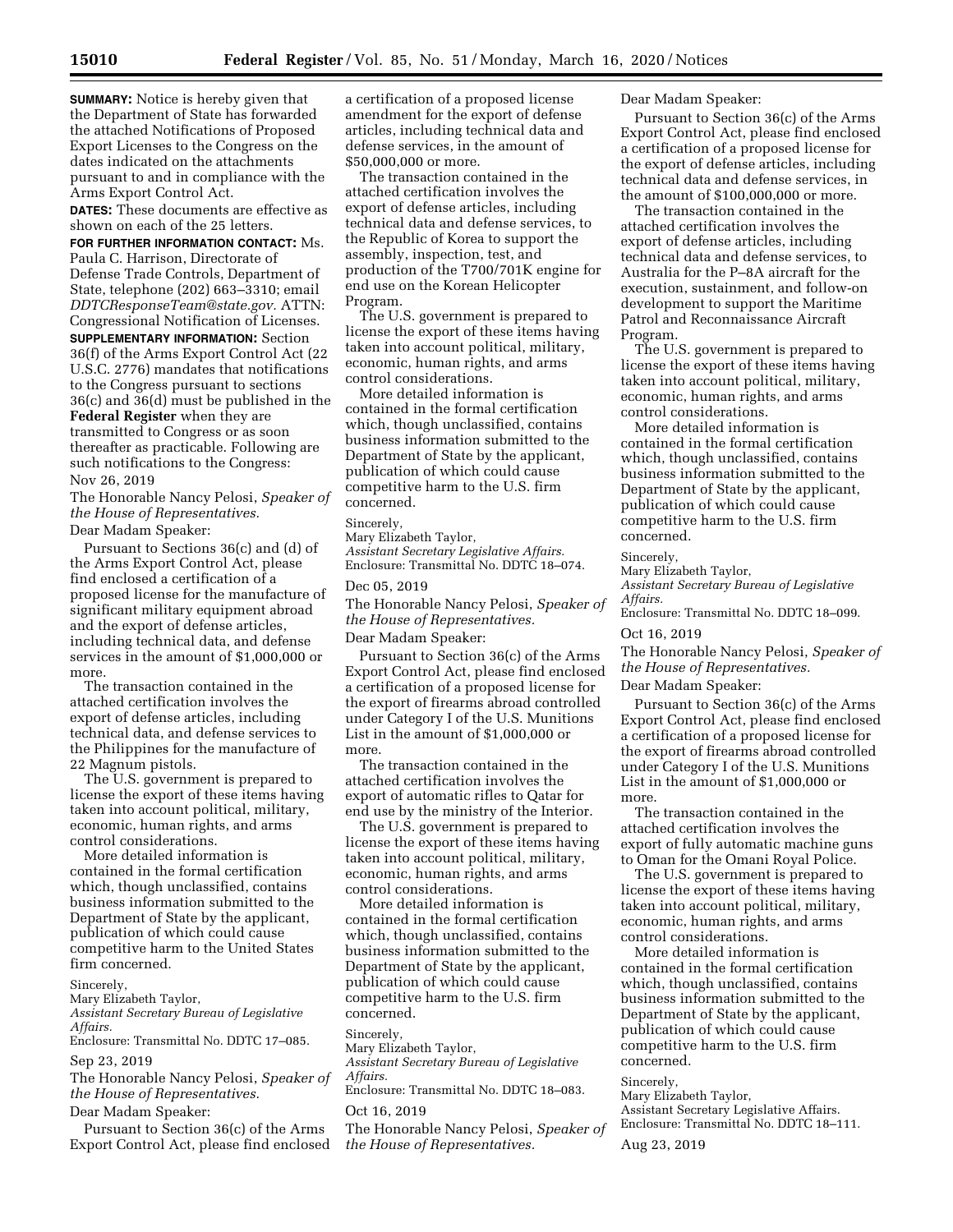The Honorable Nancy Pelosi, *Speaker of the House of Representatives.*  Dear Madam Speaker:

Pursuant to Section 36(c) of the Arms Export Control Act, please find enclosed a certification of a proposed license for the export of defense articles, including technical data, and defense services in the amount of \$50,000,000 or more.

The transaction contained in the attached certification involves the export of defense articles, including technical data and defense services, to the Republic of Korea to support the manufacture of select T700/701K parts of the Korea Utility Helicopter (Surion Helicopter).

The U.S. government is prepared to license the export of these items having taken into account political, military, economic, human rights, and arms control considerations.

More detailed information is contained in the formal certification which, though unclassified, contains business information submitted to the Department of State by the applicant, publication of which could cause competitive harm to the U.S. firm concerned.

### Sincerely,

Mary Elizabeth Taylor,

*Assistant Secretary Bureau of Legislative Affairs.* 

Enclosure: Transmittal No. DDTC 19–005.

### Sep 12, 2009

The Honorable Nancy Pelosi, *Speaker of the House of Representatives.* 

## Dear Madam Speaker:

Pursuant to Section 36(c) of the Arms Export Control Act, please find enclosed a certification of a proposed license for the export of firearms parts and components abroad controlled under Category I of the U.S. Munitions List in the amount of \$1,000,000 or more.

The transaction contained in the attached certification involves the export to Thailand of M16A4 upgrade kits comprised of upper receivers, barrel assemblies, carrying handle assemblies, bolt carrier assemblies, buffer assemblies and action springs.

The U.S. government is prepared to license the export of these items having taken into account political, military, economic, human rights, and arms control considerations.

More detailed information is contained in the formal certification which, though unclassified, contains business information submitted to the Department of State by the applicant, publication of which could cause competitive harm to the U.S. firm concerned.

Sincerely,

Mary Elizabeth Taylor, *Assistant Secretary Bureau of Legislative Affairs.* 

Enclosure: Transmittal No. DDTC 19–008.

# Sep 17, 2019

The Honorable Nancy Pelosi, *Speaker of the House of Representatives.* 

Dear Madam Speaker:

Pursuant to Section 36(c) of the Arms Export Control Act, please find enclosed a certification of a proposed license for the export of defense articles, including technical data and defense services, in the amount of \$50,000,000 or more.

The transaction contained in the attached certification involves the export of defense articles, including technical data and defense services, to Taiwan to support the integration, installation, operation, training, testing, maintenance, and repair of the 30/ 40mm MK44 Bushmaster Automatic Cannon System and associated Ammunition Handling System for the Cloud Leopard Vehicle Program.

The U.S. government is prepared to license the export of these items having taken into account political, military, economic, human rights, and arms control considerations.

More detailed information is contained in the formal certification which, though unclassified, contains business information submitted to the Department of State by the applicant, publication of which could cause competitive harm to the U.S. firm concerned.

#### Sincerely,

Mary Elizabeth Taylor,

*Assistant Secretary Bureau of Legislative Affairs.* 

Enclosure: Transmittal No. DDTC 19–010.

#### Oct 16, 2019

The Honorable Nancy Pelosi, *Speaker of the House of Representatives.* 

#### Dear Madam Speaker:

Pursuant to Section 36(c) of the Arms Export Control Act, please find enclosed a certification of a proposed license for the export of defense articles, including technical data and defense services, in the amount of \$50,000,000 or more.

The transaction contained in the attached certification involves the export of defense articles, including technical data and defense services, to Algeria and the UAE to support the transfer, modification, maintenance, and repair for Mine Resistant Ambush Protected (MRAP) vehicles for use by Algeria.

The U.S. government is prepared to license the export of these items having taken into account political, military, economic, human rights, and arms control considerations.

More detailed information is contained in the formal certification which, though unclassified, contains business information submitted to the Department of State by the applicant, publication of which could cause competitive harm to the U.S. firm concerned.

#### Sincerely,

Mary Elizabeth Taylor,

*Assistant Secretary Bureau of Legislative Affairs.* 

Enclosure: Transmittal No. DDTC 19–013.

# Aug 23, 2019

The Honorable Nancy Pelosi, *Speaker of the House of Representatives.* 

Dear Madam Speaker:

Pursuant to Section 36(c) of the Arms Export Control Act, please find enclosed a certification of a proposed license amendment for the export of defense articles, including technical data and defense services, in the amount of \$100,000,000 or more.

The transaction contained in the attached certification involves the export of defense articles, including technical data and defense services, to Australia to support the manufacture of F–35 weapons adapters.

The U.S. government is prepared to license the export of these items having taken into account political, military, economic, human rights, and arms control considerations.

More detailed information is contained in the formal certification which, though unclassified, contains business information submitted to the Department of State by the applicant, publication of which could cause competitive harm to the U.S. firm concerned.

#### Sincerely,

Mary Elizabeth Taylor, *Assistant Secretary Bureau of Legislative Affairs.* 

Enclosure: Transmittal No. DDTC 19–023.

## Oct 25, 2019

The Honorable Nancy Pelosi, *Speaker of the House of Representatives.*  Dear Madam Speaker:

Pursuant to Section 36(c) of the Arms Export Control Act, please find enclosed a certification of a proposed license amendment for the export of defense articles, including technical data, and defense services in the amount of \$50,000,000 or more.

The transaction contained in the attached certification involves the export of defense articles, including technical data, and defense services to Italy, UK, Switzerland, and Czechia Republic to support the development, modification, installation, integration, test, operation, and use of mechanical,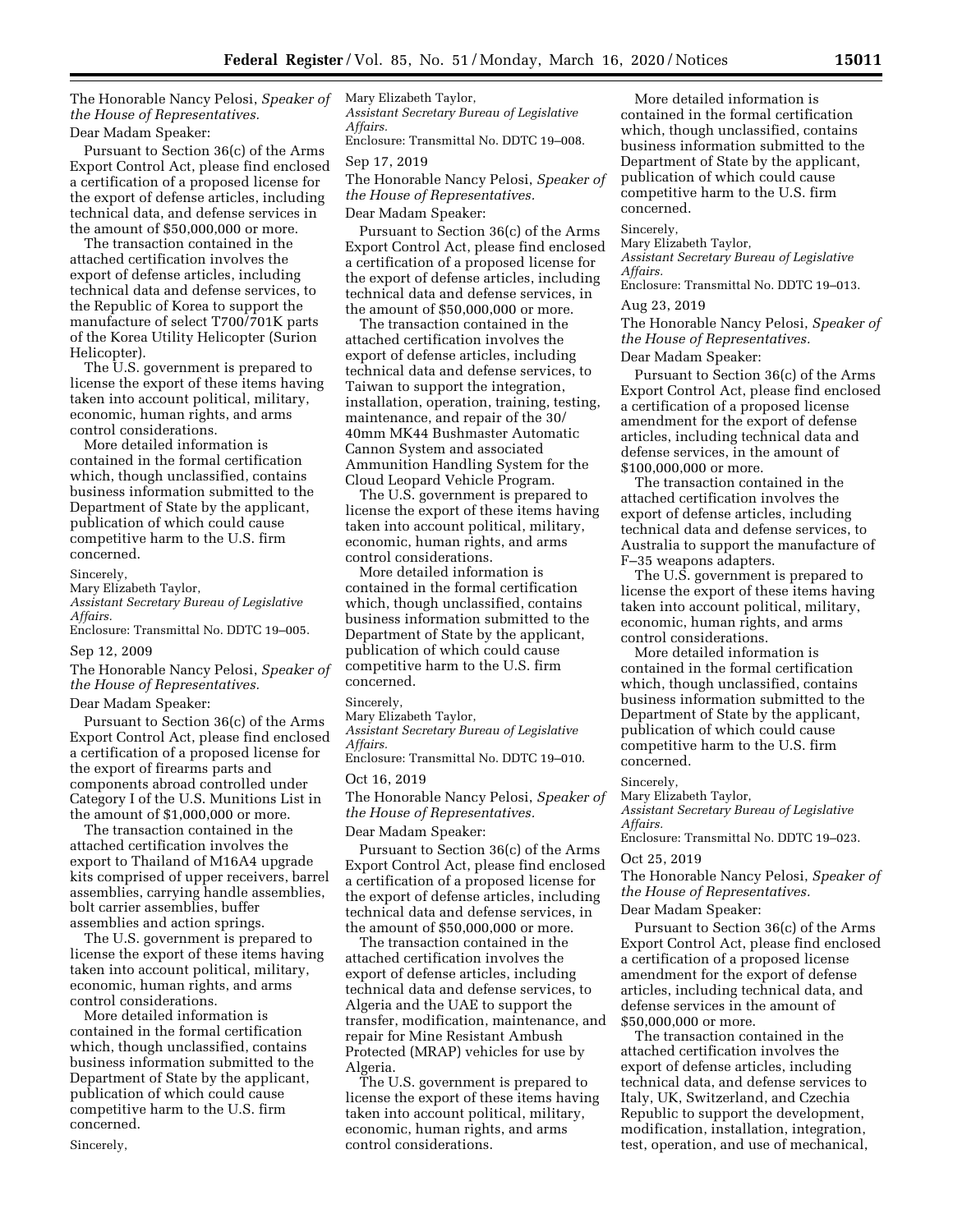avionics, environmental, and lighting systems for the C27J.

The U.S. government is prepared to license the export of these items having taken into account political, military, economic, human rights, and arms control considerations.

More detailed information is contained in the formal certification which, though unclassified, contains business information submitted to the Department of State by the applicant, publication of which could cause competitive harm to the U.S. firm concerned.

Sincerely,

Mary Elizabeth Taylor,

*Assistant Secretary Bureau of Legislative Affairs.* 

Enclosure: Transmittal No. DDTC 19–024. Oct 16, 2019

The Honorable Nancy Pelosi, *Speaker of the House of Representatives.*  Dear Madam Speaker:

Pursuant to Section 36(c) of the Arms Export Control Act, please find enclosed a certification of a proposed license for the export of firearms, parts, and components abroad controlled under Category I of the U.S. Munitions List in the amount of \$1,000,000 or more.

The transaction contained in the attached certification involves the export to Brazil of 9mm semi-automatic pistols and spare barrels.

The U.S. government is prepared to license the export of these items having taken into account political, military, economic, human rights, and arms control considerations.

More detailed information is contained in the formal certification which, though unclassified, contains business information submitted to the Department of State by the applicant, publication of which could cause competitive harm to the U.S. firm concerned.

Sincerely,

Mary Elizabeth Taylor,

*Assistant Secretary Bureau of Legislative* 

*Affairs.* 

Enclosure: Transmittal No. DDTC 19–026. Oct 16, 2019

The Honorable Nancy Pelosi, *Speaker of the House of Representatives.*  Dear Madam Speaker:

Pursuant to Section 36(c) of the Arms Export Control Act, please find enclosed a certification of a proposed amendment to a manufacturing license agreement for the export of defense articles, including technical data and defense services, in the amount of \$100,000,000 or more.

The transaction contained in the attached certification involves the

transfer of defense articles, to include technical data and defense services, to Japan for the production of the MK41 Vertical Launching System (VLS).

The U.S. government is prepared to license the export of these items having taken into account political, military, economic, human rights, and arms control considerations.

More detailed information is contained in the formal certification which, though unclassified, contains business information submitted to the Department of State by the applicant, publication of which could cause competitive harm to the U.S. firm concerned.

# Sincerely,

Mary Elizabeth Taylor,

*Assistant Secretary Bureau of Legislative Affairs.* 

Enclosure: Transmittal No. DDTC 19–027.

#### Oct 25, 2019

The Honorable Nancy Pelosi, *Speaker of the House of Representatives.* 

### Dear Madam Speaker:

Pursuant to Section 36(d) of the Arms Export Control Act, please find enclosed a certification of a proposed license for the export of defense articles, including technical data and defense services, for the manufacture of significant military equipment abroad.

The transaction contained in the attached certification involves the export of defense articles, including technical data and defense services, to Qatar to support the design, tooling creation, and production line setup to produce, assemble, field, and maintain a weapon mounted flashlight system incorporating visible and infrared lights and laser pointers.

The U.S. government is prepared to license the export of these items having taken into account political, military, economic, human rights, and arms control considerations.

More detailed information is contained in the formal certification which, though unclassified, contains business information submitted to the Department of State by the applicant, publication of which could cause competitive harm to the U.S. firm concerned.

#### Sincerely,

Mary Elizabeth Taylor.

*Assistant Secretary Bureau of Legislative Affairs.* 

Enclosure: Transmittal No. DDTC 19–029.

# Sep 09, 2019

The Honorable Nancy Pelosi, *Speaker of the House of Representatives.* 

# Dear Madam Speaker:

Pursuant to Section 36(c) of the Arms Export Control Act, please find enclosed a certification of a proposed license for the export of firearms abroad controlled under Category I of the U.S. Munitions List in the amount of \$1,000,000 or more.

The transaction contained in the attached certification involves the export of 5.56mm automatic rifles to Thailand for end use by the Royal Thai Army.

The U.S. government is prepared to license the export of these items having taken into account political, military, economic, human rights, and arms control considerations.

More detailed information is contained in the formal certification which, though unclassified, contains business information submitted to the Department of State by the applicant, publication of which could cause competitive harm to the U.S. firm concerned.

Sincerely,

Mary Elizabeth Taylor,

*Assistant Secretary Bureau of Legislative Affairs.* 

Enclosure: Transmittal No. DDTC 19–030.

Nov 18, 2019

The Honorable Nancy Pelosi, *Speaker of the House of Representatives.*  Dear Madam Speaker:

Pursuant to Section 36(c) and (d) of the Arms Export Control Act, please fine enclosed a certification of a proposed license for the manufacture of significant military equipment abroad and the export of defense articles, including technical data and defense services, abroad controlled under Category I of the U.S. Munitions List in the amount of \$1,000,000 or more.

The transaction contained in the attached certification involves the export of defense articles, including technical data and defense services, to Italy and Qatar to support the manufacture, integration, assembly, operation, training, testing, and maintenance of 300 Blackout 5.56mm upper and lower receivers and weapon assembly.

The U.S. government is prepared to license the export of these items having taken into account political, military, economic, human rights, and arms control considerations.

More detailed information is contained in the formal certification which, though unclassified, contains business information submitted to the Department of State by the applicant, publication of which could cause competitive harm to the U.S. firm concerned.

# Sincerely,

Mary Elizabeth Taylor, *Assistant Secretary Bureau of Legislative Affairs.*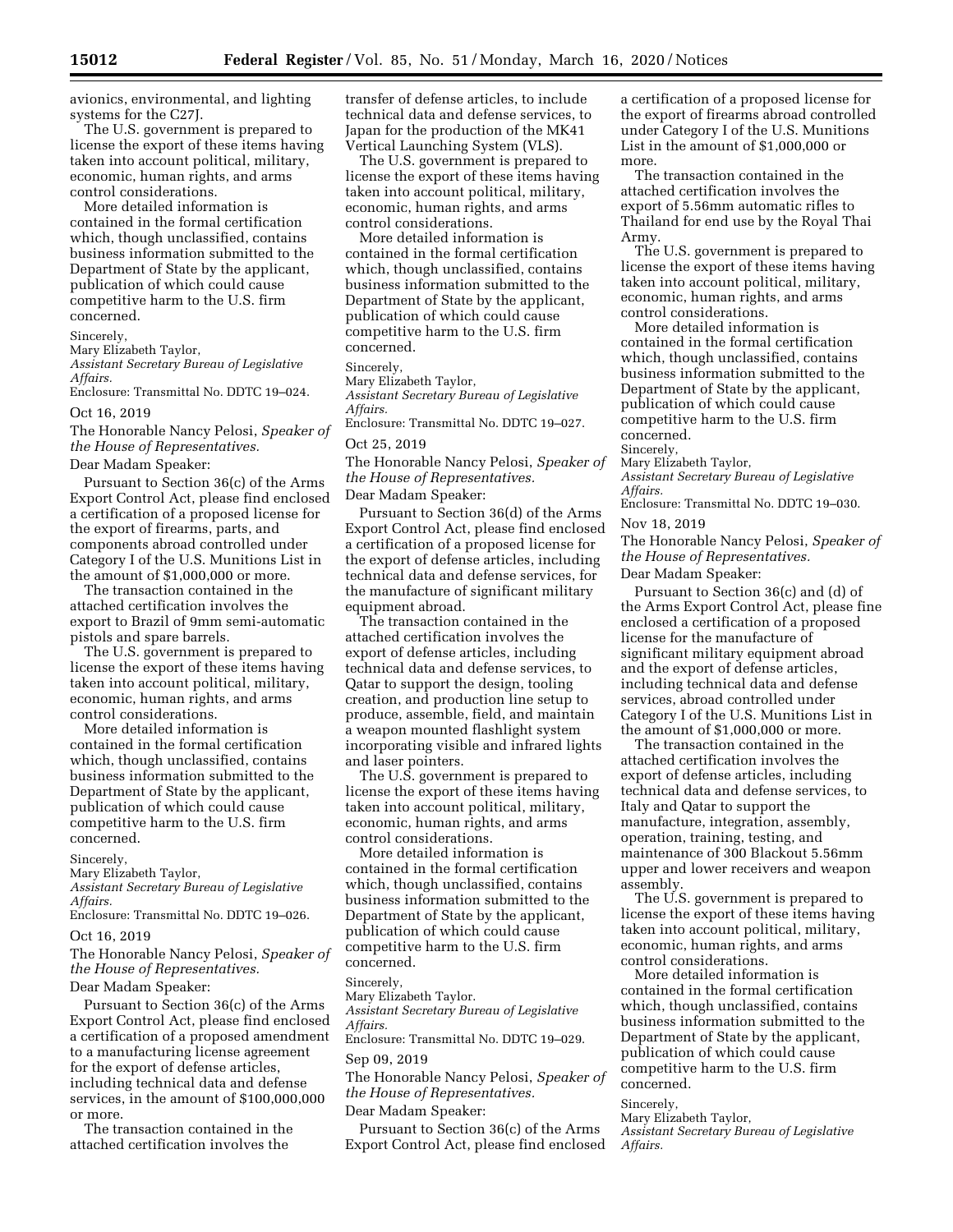Enclosure: Transmittal No. DDTC 19–031.

Oct 16, 2019

The Honorable Nancy Pelosi, *Speaker of the House of Representatives.*  Dear Madam Speaker:

Pursuant to Section 36(c) of the Arms Export Control Act, please find enclosed a certification of a proposed license for the export of firearms, parts, and components abroad controlled under Category I of the U.S. Munitions List in the amount of \$1,000,000 or more.

The transaction contained in the attached certification involves the export of M60E6 7.62mm machine guns and spare parts to Denmark for the Ministry of Defense.

The U.S. government is prepared to license the export of these items having taken into account political, military, economic, human rights, and arms control considerations.

More detailed information is contained in the formal certification which, though unclassified, contains business information submitted to the Department of State by the applicant, publication of which could cause competitive harm to the U.S. firm concerned.

Sincerely,

Mary Elizabeth Taylor,

*Assistant Secretary Bureau of Legislative Affairs.* 

Enclosure: Transmittal No. DDTC 19–033.

# Oct 25, 2019

The Honorable Nancy Pelosi, *Speaker of the House of Representatives.* 

# Dear Madam Speaker:

Pursuant to Sections 36(c) and (d) of the Arms Export Control Act, please find enclosed a certification of a proposed license amendment for the export of defense articles, including technical data and defense services, in the amount of \$100,000,000 or more.

The transaction contained in the attached certification involves the export of defense articles, including technical data and defense services, to the Republic of Korea to support the manufacture, assembly, and testing of subassemblies for the MK45 Mod 4 Gun Mount.

The U.S. government is prepared to license the export of these items having taken into account political, military, economic, human rights, and arms control considerations.

More detailed information is contained in the formal certification which, though unclassified, contains business information submitted to the Department of State by the applicant, publication of which could cause competitive harm to the U.S. firm concerned.

Sincerely,

Mary Elizabeth Taylor, *Assistant Secretary Bureau of Legislative Affairs.* 

Enclosure: Transmittal No. DDTC 19–034.

#### Oct 25, 2019

The Honorable Nancy Pelosi, *Speaker of the House of Representatives.*  Dear Speaker:

Pursuant to Section 36(c) and (d) of the Arms Export Control Act, please find enclosed a certification of a proposed license for the manufacture of significant military equipment abroad and the export of defense articles, including technical data and defense services, in the amount of \$100,000,000 or more.

The transaction contained in the attached certification involves the export of defense articles, including technical data and defense services, to the UK to support the design, development, manufacture, assembly, engineering, operation, modification, testing, intermediate-level maintenance, productions, qualification, repair, and rework of the guidance electronic assemblies (GEAs), circuit cards assemblies (CCAs), electronic modules, power supplies, and associated electronic and mechanical assemblies, subassemblies, components, and test equipment for the Excalibur Increment 1b Guided Munitions Weapon System.

The U.S. government is prepared to license the export of these items having taken into account political, military, economic, human rights, and arms control considerations. More detailed information is contained in the formal certification which, though unclassified, contains business information submitted to the Department of State by the applicant, publication of which could cause competitive harm to the U.S. firm concerned.

#### Sincerely,

Mary Elizabeth Taylor,

*Assistant Secretary Bureau of Legislative Affairs.* 

Enclosure: Transmittal No. DDTC 19–040.

### Dec 05, 2019

The Honorable Nancy Pelosi, *Speaker of the House of Representatives.*  Dear Madam Speaker:

Pursuant to Section 36(c) of the Arms Export Control Act, please find enclosed a certification of a proposed license for the export of defense articles, including technical data and defense services, in the amount of \$100,000,000 or more.

The transaction contained in the attached certification involves the export of defense articles, including technical data and defense services, to Australia in support of the F135

propulsion system for end use in the F– 35 Lightning II Joint Strike Fighter aircraft.

The U.S. government is prepared to license the export of these items having taken into account political, military, economic, human rights, and arms control considerations.

More detailed information is contained in the formal certification which, though unclassified, contains business information submitted to the Department of State by the applicant, publication of which could cause competitive harm to the U.S. firm concerned.

# Sincerely,

Mary Elizabeth Taylor, *Assistant Secretary Bureau of Legislative Affairs.* 

Enclosure: Transmittal No. DDTC 19–056. Oct 25, 2019

# The Honorable Nancy Pelosi, *Speaker of the House of Representatives.*

Dear Madam Speaker:

Pursuant to Section 36(c) of the Arms Export Control Act, please find enclosed a certification of a proposed license for the export of firearms, parts, and components abroad controlled under Category I of the U.S. Munitions List in the amount of \$1,000,000 or more.

The transaction contained in the attached certification involves the export of .50 caliber automatic machineguns and associated parts and spares to Norway.

The U.S. government is prepared to license the export of these items having taken into account political, military, economic, human rights, and arms control considerations.

More detailed information is contained in the formal certification which, though unclassified, contains business information submitted to the Department of State by the applicant, publication of which could cause competitive harm to the U.S. firm concerned.

#### Sincerely,

Mary Elizabeth Taylor, *Assistant Secretary Bureau of Legislative Affairs.* 

Enclosure: Transmittal No. DDTC 19–065.

#### Nov 26, 2019

The Honorable Nancy Pelosi, *Speaker of the House of Representatives.*  Dear Madam Speaker:

Pursuant to Section 36(c) of the Arms Export Control Act, please find enclosed a certification of a proposed license for the export of firearms, parts, and components abroad controlled under Category I of the U.S. Munitions List in the amount of \$1,000,000 or more.

The transaction contained in the attached certification involves the